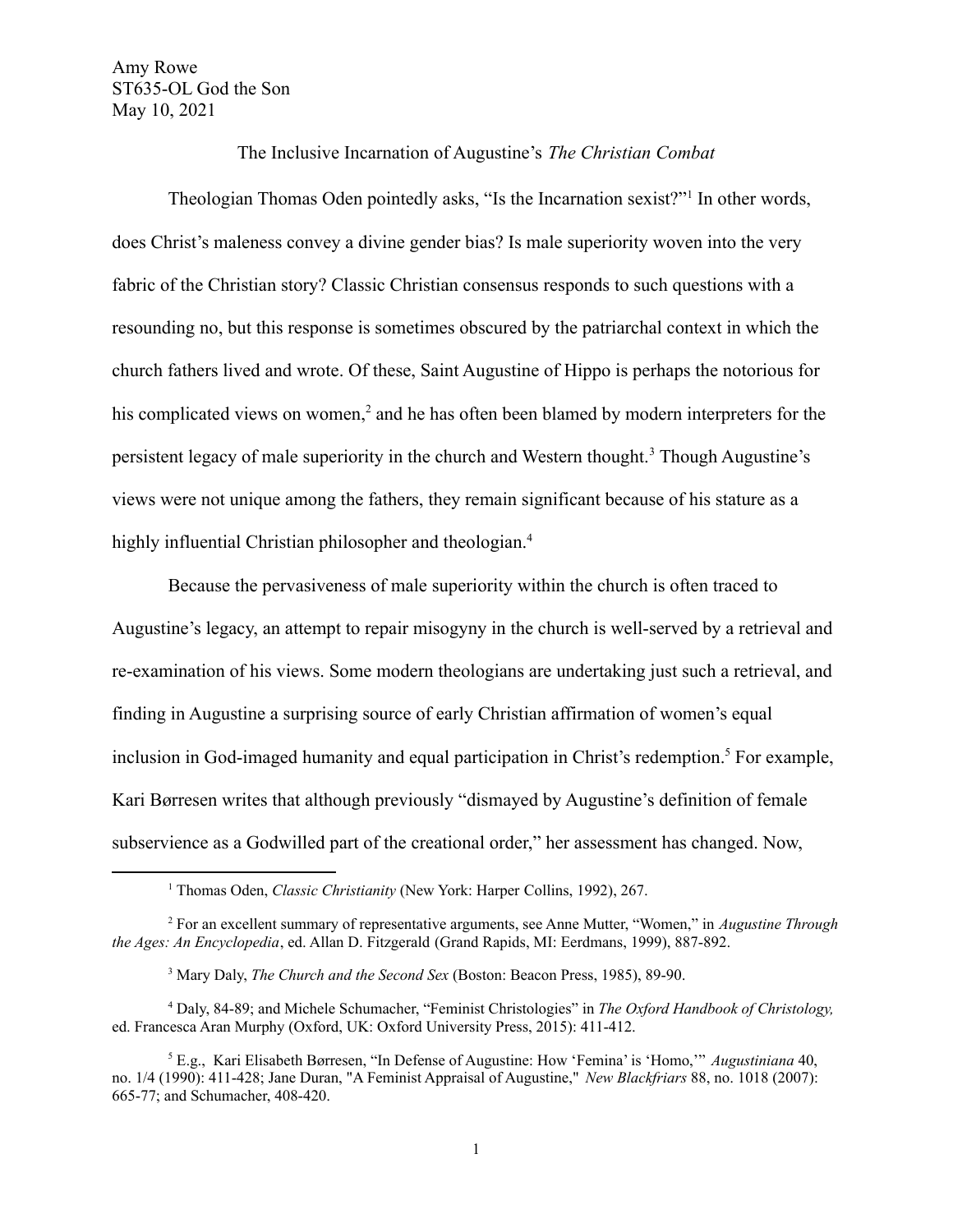although she still sees Augustine as working within a flawed hermeneutic of "malecentered conformity," she also recognizes that his writings "advocate women's human equivalence as strongly as possible within the limits of his patriarchal culture."<sup>6</sup>

This paper will take up this task of Augustinian retrieval, examining his claims about women in his brief and often-overlooked work *The Christian Combat*. There, Augustine clearly affirms the redemptive significance, agency, and goodness of Mary's female-sexed body in the Incarnation. This text articulates the inclusion and victory of women in Christ's redemptive work precisely *because of* their femaleness, not *in spite of* it, a departure from patristic works that merely make theological accommodations for women's natural inferiority. When examined in the context of Augustine's broader corpus, *The Christian Combat* reveals "an inclusivist argument embedded in the heart of patristic thinking on the Incarnation,"<sup>7</sup> one rich in possibility for modern application in a church still reckoning with its views of women.

#### *The Christian Combat: Introduction and Scope*

The extreme brevity of *The Christian Combat* merits a broader exploration of its themes as articulated elsewhere in Augustine's works in order to properly contextualize its claims about women within the scope and purpose of the book. This paper will therefore first explore these themes in depth before examining its arguments about femaleness.

Augustine's stated purpose for writing *Combat* is to familiarize Christians with their adversary, the devil, and to inspire confident participation in the sure victory of Christ: "In the divine Scriptures we repeatedly read that we are to receive a crown if we emerge victorious. . . . We ought to know, then, who that very adversary is, at whose defeat we are going to receive a crown. It is he whom our Lord first overcame, so that, by abiding in Him, we might be

 $6$  Børresen, 411.

<sup>7</sup> Oden, 266.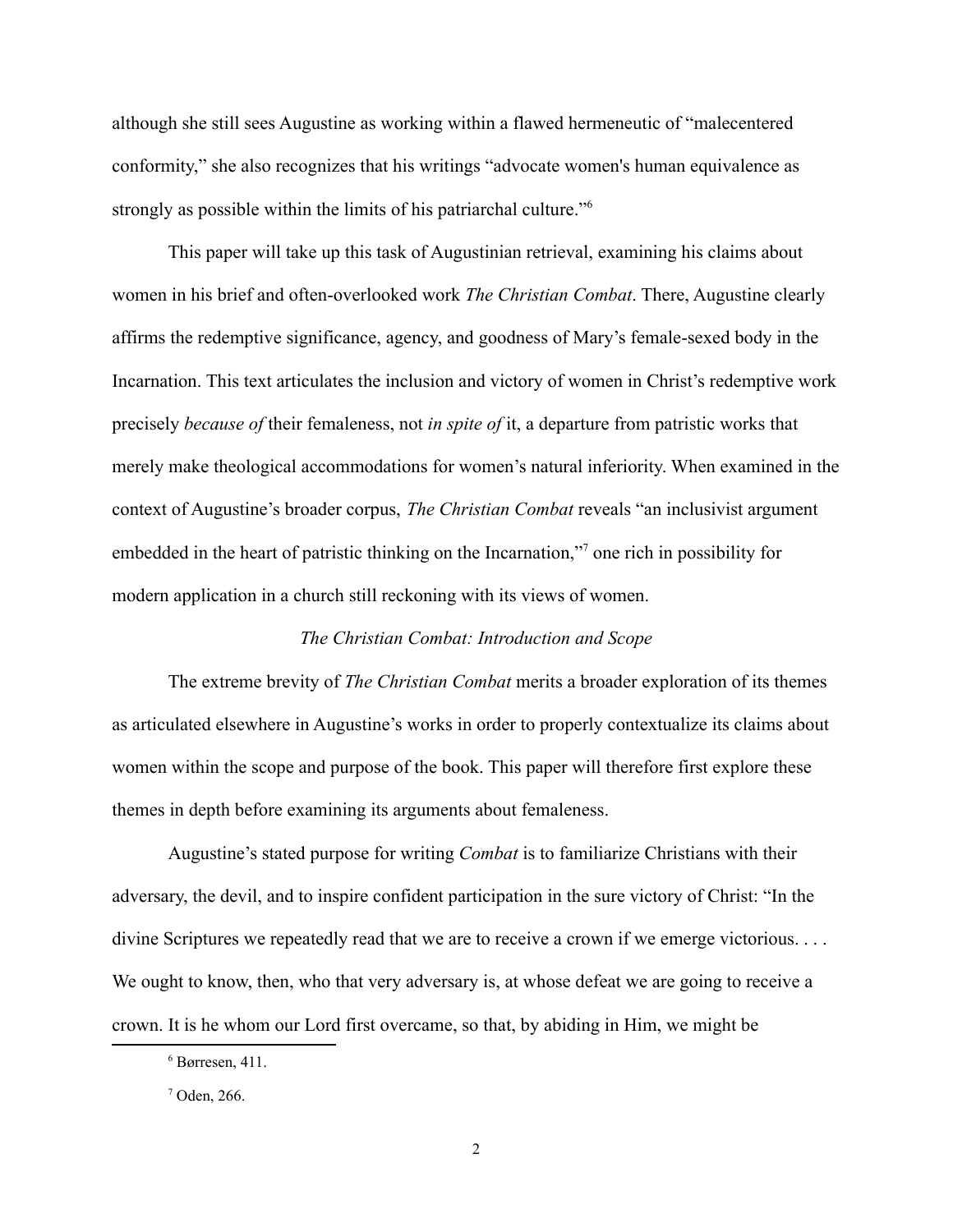victorious."<sup>8</sup> Christ's conquest of the devil is a persistent theme in patristic literature, one that signifies far more than a simplistic battlefield metaphor. Rather, the fathers see Christ's victory over the devil as a restoration of what was lost at the Fall: the image of God in humanity, the union between God and his creation, and the conquest of the devil's principalities and powers. This theme of restoration runs throughout the works of Augustine's substantial corpus, frequently employing metaphors of victory and medicine to demonstrate the breadth of Christ's accomplishment. For example, this claim from *De Civitate Dei* employs the language of both therapeutic restoration of life and victorious defeat of death.: "For just as the devil through pride led humankind through pride to death, so Christ through humility led humankind back through obedience to life."<sup>9</sup>

Augustine evokes similar metaphors in *De Doctrina Christiana*, this time leaning more heavily on the therapeutic element of Christ's restorative work: "We used our immortality so badly as to incur the penalty of death: Christ used His mortality so well as to restore us to life. . . . He came as a . . . mortal to save us who are mortals, by death to save us who were dead."<sup>10</sup> Christ's victory over death and the devil is at once his restoration of humanity to life. The Christian life, then, is a call to participation in Christ's healing victory: "in [Him] we can participate and by participation reach our felicity."<sup>11</sup> This participation, this therapy, this victory is the purpose of Christ's incarnation: "God himself, the blessed God is is the giver of

<sup>8</sup> Augustine, *The Christian Combat* 1.

<sup>9</sup> Augustine, *De Civitate Dei* 9.15, quoted in Norman Russell, "The Work of Christ in Patristic Theology" in *The Oxford Handbook of Christology,* ed. Francesca Aran Murphy (Oxford, UK: Oxford University Press, 2015): 155-156.

<sup>10</sup> Augustine, *De Doctrina Christiana* 1.14.13.

<sup>11</sup> Augustine, *De Civitate Dei* 9.15.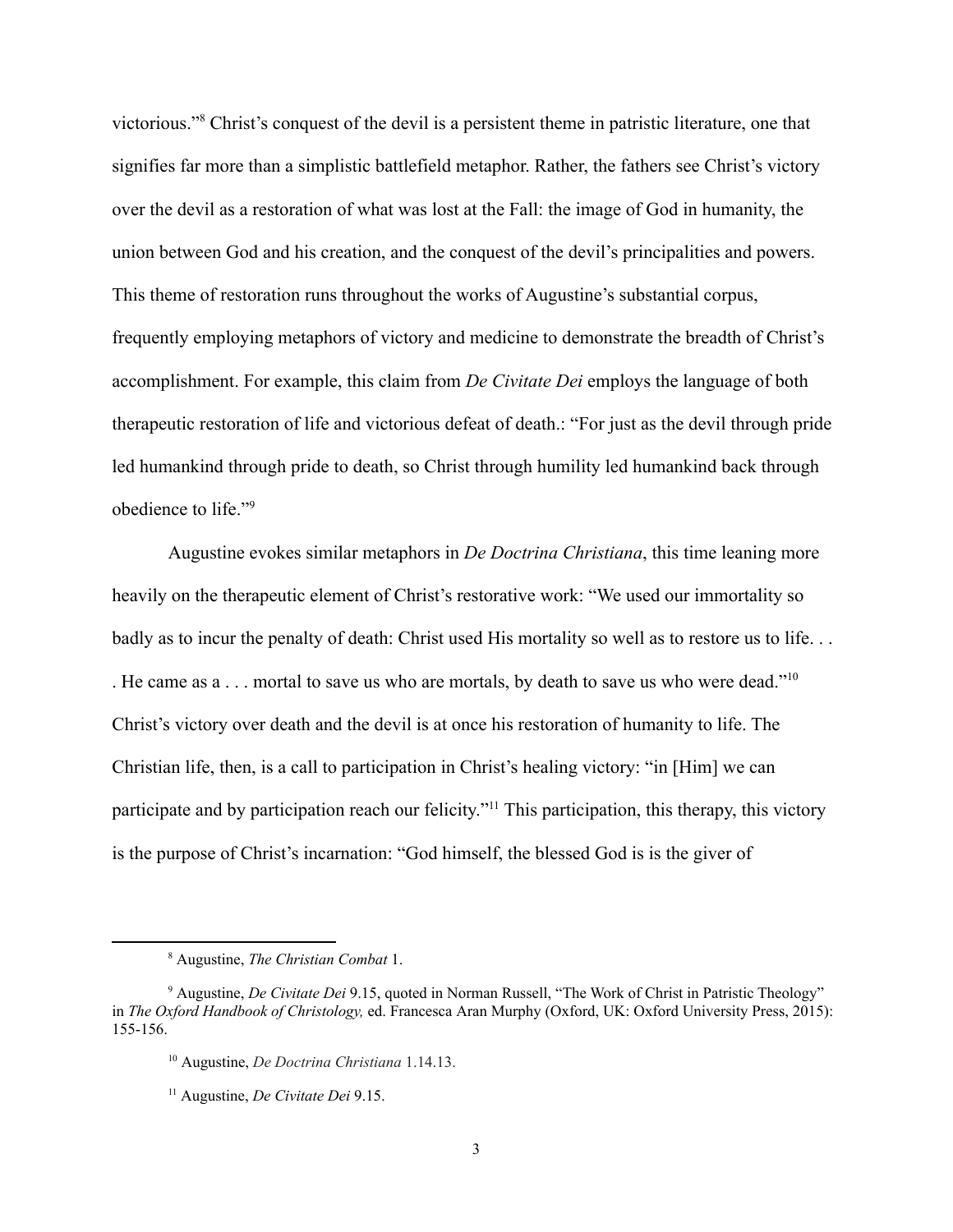blessedness, became partaker of our human nature and thus offered us a shortcut to participation in his own divine nature."<sup>12</sup>

*The Christian Combat* implies a similar breadth of vision when it calls the Christian to a life of "abiding in Him [that] we might be victorious."<sup>13</sup> Abiding in Christ is a means of participating in Christ's humility, obedience, and holiness so as to overcome the devil's dominion by participation in Christ's redemption. Augustine concisely states this participatory work in chapter 2: "We have a Master who has deigned to show us how invisible foes are conquered, for the Apostle said of Him: 'Freeing Himself of His body. He made an example of the principalities and powers, confidently triumphing over them within Himself.' Consequently, when invisible and sinful desires are overcome, we then overcome the unseen power of our enemy."<sup>14</sup> Augustine's reference to the Apostle's words refers to Colossians 2:15: "He disarmed the rulers and authorities and made a public example of them, triumphing over them in it."<sup>15</sup> The immediate scriptural context makes clear that Christ's disarming and triumphing is a result of his incarnation, and that humans share in this triumph by their participation in the crucified life of the incarnate Christ (2:9-14). For Augustine, then, holy living is a participation in Christ's holiness; victory over the devil is a participation in Christ's victory; and this act of participation is nothing short of the purpose of the Incarnation.<sup>16</sup>

 $12$  Ibid.

<sup>13</sup> *The Christian Combat* 1.

 $14$  Ibid., 2.

 $15$  NRSV.

<sup>&</sup>lt;sup>16</sup> Augustine's *Enchiridion* 108 beautifully expands on this point: "It was expedient that a Mediator, who alone of the [human](https://www.newadvent.org/cathen/09580c.htm) race was born, lived, and died without [sin](https://www.newadvent.org/cathen/14004b.htm), should reconcile us to [God](https://www.newadvent.org/cathen/06608a.htm), and procure even for our bodies a resurrection to [eternal](https://www.newadvent.org/cathen/05551b.htm) life, in order that the [pride](https://www.newadvent.org/cathen/12405a.htm) of man might be exposed and cured through the humility of [God](https://www.newadvent.org/cathen/06608a.htm); . . . that the [devil](https://www.newadvent.org/cathen/04764a.htm) might be subdued by the same nature which it was his boast to have deceived, and yet man not [glorified,](https://www.newadvent.org/cathen/06585a.htm) lest [pride](https://www.newadvent.org/cathen/12405a.htm) should again spring up; and, in fine, with a view to all the advantages which the thoughtful can perceive and describe, or perceive without being able to describe, as flowing from the transcendent [mystery](https://www.newadvent.org/cathen/10662a.htm) of the person of the Mediator."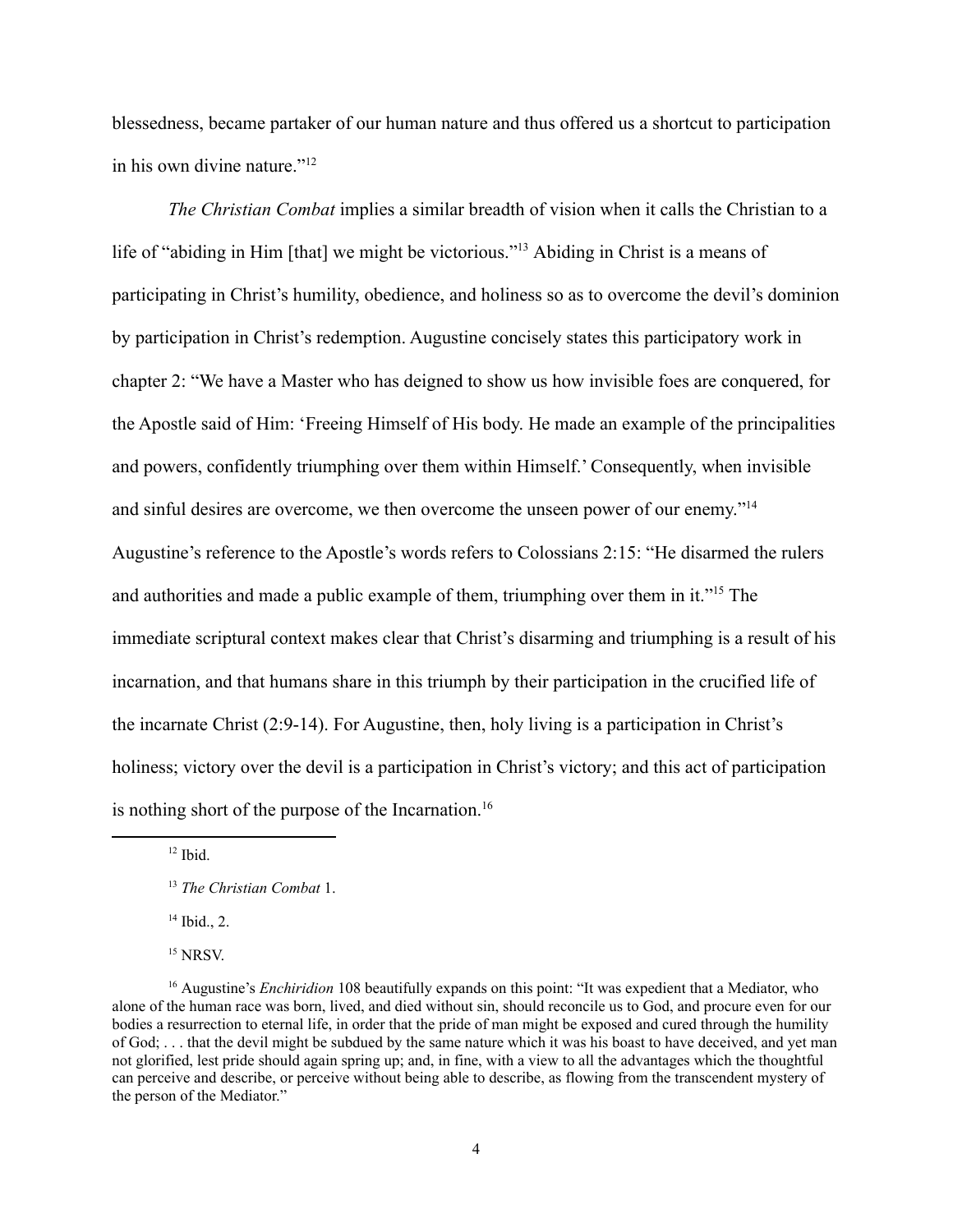This exploration into the broader themes and context of *The Christian Combat* has shown that it is concerned with the full redemptive purpose of the incarnate Christ Himself. Therefore, whatever claims it makes about women are not of minor relevance to some peripheral area of Christian doctrine, but at the very heart of the meaning of the Incarnation.

### *The Christian Combat: Claims about Femaleness*

Augustine devotes considerable time in *The Christian Combat* to refuting heresies surrounding the nature of Christ and creation. Among these is a heresy denying the fullness of Christ's humanity, claiming instead that Christ merely inhabited a human body without a soul, and thus was not a theandric union but something more resembling divinity poured into a container. <sup>17</sup> This heretical belief seems to have also taken issue with the reality of Christ's birth, building an argument from Christ's baptism in which the Spirit descends "like a dove" (Matt 3:16). The implied position of Augustine's detractors seems to be: The Spirit's assumption of a dove-like form does not necessitate the Spirit's being hatched from an egg, or visibly birthed at all; why then must the incarnate Son's assumption of human flesh necessitate a true human birth from a female womb? This is the context in which Augustine makes his strong claims of female inclusion in the redemptive purposes of the incarnate Christ, imploring his readers, "Let us believe that *a human nature, whole and entire*, was assumed by the Word of God."<sup>18</sup>

Augustine's first appeal is to scripture itself; the same gospel narrative that reports the Spirit's assumption of a dove's form also reports the reality of Christ's birth. Why take the gospel at face value regarding the dove, but question its veracity regarding the woman? "Accordingly, I, too, believe that Christ was born of a virgin because I have read it in the Gospel. Now, the reason why the Holy Spirit was not born of a dove, whereas Christ was born of a woman, is this: The

*<sup>17</sup> The Christian Combat*, 21-23.

<sup>18</sup> Ibid., 21. Emphasis mine.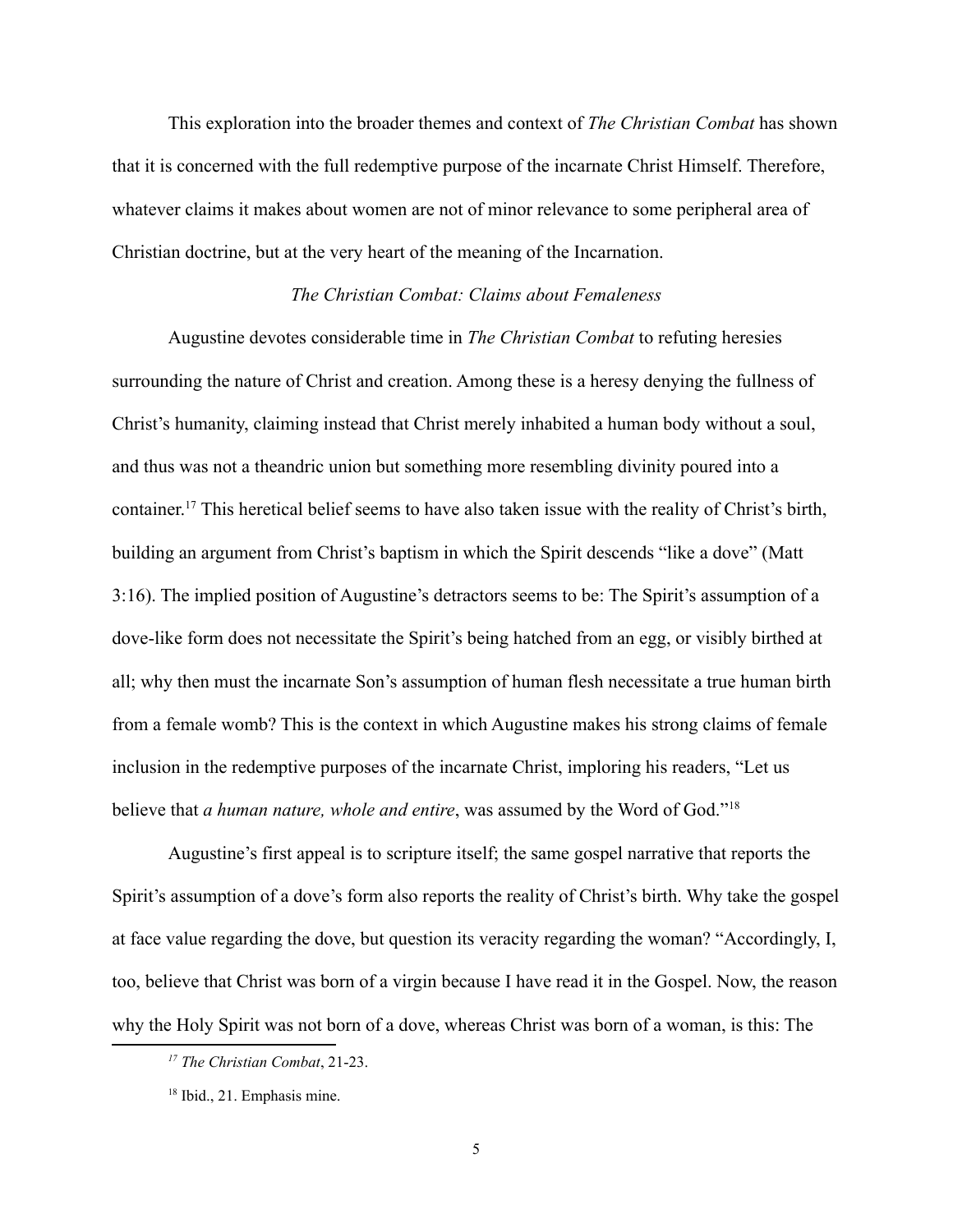Holy Spirit did not come to liberate doves."<sup>19</sup> Augustine's seemingly tongue-in-cheek response highlights two important bases for his arguments. First, that the Gospel account is trustworthy; and second, that the *form* of Christ's incarnation is inextricably linked with its *purpose*, which is the liberation of humanity from the powers of darkness. At stake, then, in the reality of the virgin birth is the authority of scripture and the redemptive purpose of God. Augustine then makes a bold claim:

The Lord Jesus Christ, having come to liberate human beings, including both men and women destined for salvation, was not ashamed of the male nature, for He took it upon Himself; or of the female, for He was born of a woman. Besides, there is the profound mystery that, as death had befallen us through a woman, life should be born to us through a woman. By this defeat, the devil would be tormented over the thought of both sexes, male and female, because he had taken delight in the defection of them both. The freeing of both sexes would not have been so severe a penalty for the devil, unless were were also liberated by the agency of both sexes.<sup>20</sup>

*The Christian Combat* is not the only instance of Augustine's arguing the necessity and fittingness of Christ's female birth, though it is perhaps the most clearly articulated.<sup>21</sup> Within this compelling argument, several elements bear further discussion: female inclusion and female victory.

# *Female Inclusion*

Christ's restoration of humanity required that he be truly human, and humans come into being through childbirth. Because men cannot give birth physiologically, the incarnate Son must be birthed by a female mother. Therefore, for both sexes to be assumed in the Incarnation and equitably involved in human salvation, Christ must be male because his mother must be female. This classical rationale for Christ's maleness and Mary's femaleness reveals a "central point of

<sup>19</sup> Ibid., 22.

 $20$  Ibid.

<sup>21</sup> See, for example, *Sermons on the New Testament,* 1.3-4.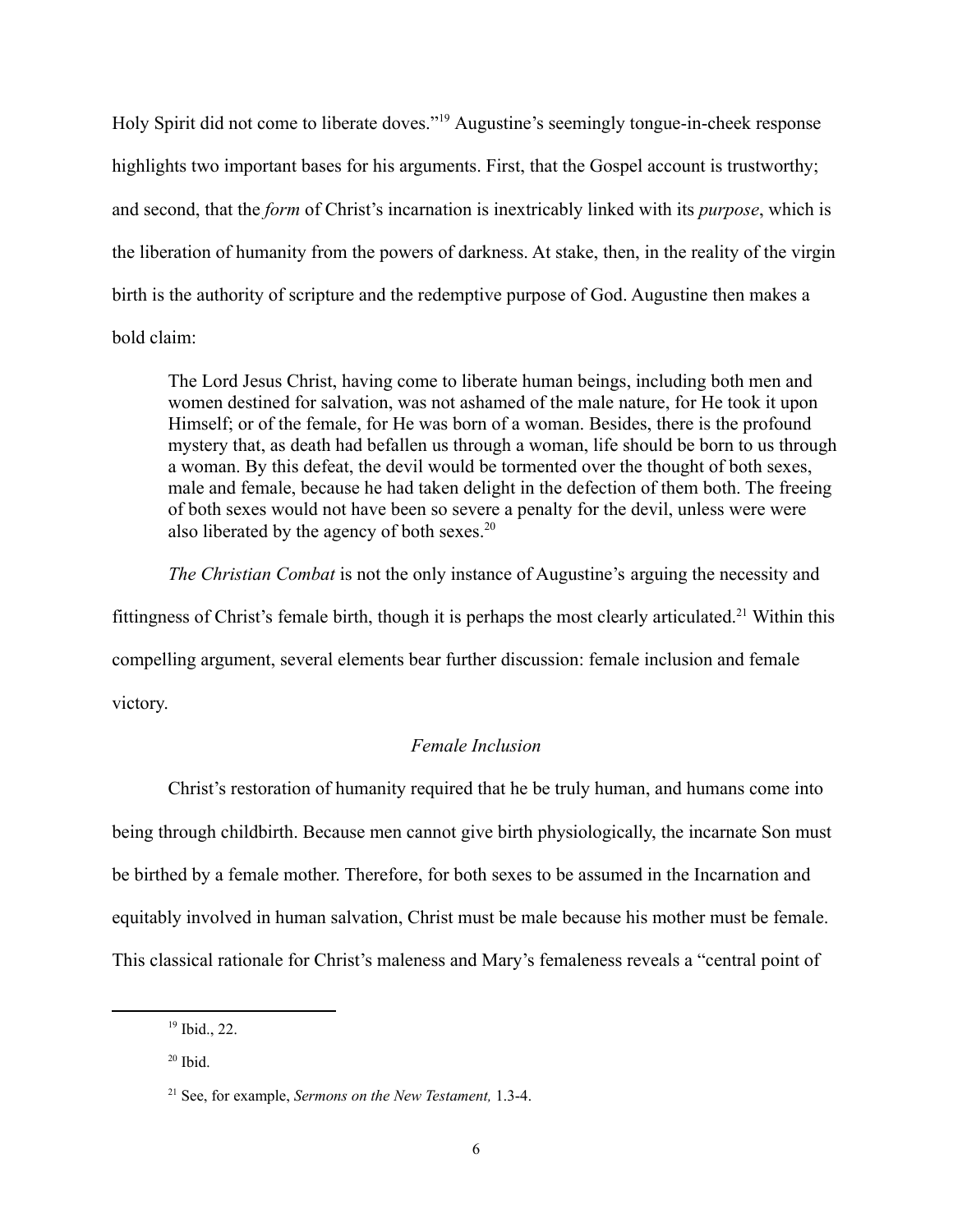incarnation teaching": "God was not ashamed of female and male bodies, or of human embodiment, or of sexuality."<sup>22</sup>

The necessity of Christ's maleness has been argued by other rationale as well; for example, the prophetic promise that the Messiah would come from the male Davidic line (e.g., Jer 33:14-18). Less palatably, patristic authors—including Augustine—have also argued for the fittingness of Christ's maleness for reasons of male superiority. For example, in his *Eighty-Three Different Questions*, Augustine employs a similar rationale for the necessity of both sexes, but from the opposite starting point:

When God sets free, he does not free a part, but he frees the whole of that which chances to be in danger. Therefore the Wisdom and Power of God, who is called the only begotten Son, has declared mankind's deliverance through the assumption of human nature. But mankind's deliverance had to be evidenced among both sexes. Therefore, *since it was needful to become a man, which is the more honorable sex*, it reasonably followed that the deliverance of the female sex be seen by that man's birth from a woman.<sup>23</sup>

Passages like this reveal Augustine to be a man of his time, conditioned to view men as "more honorable," a point he makes without comment or explanation, implying that he simply assumes his readers will share his view. Yet even in this male-centered interpretation, one glimpses what Børresen calls Augustine's "patristic feminism" in his insistence that both sexes be included in human salvation because both sexes are made in the image of God. Other church fathers viewed salvation as either the process of attaining perfected maleness (e.g., becoming a "perfect man" as in Ephesians 4:13) or of restoring humanity to an asexual pre-fall *imago Dei*. <sup>24</sup> Augustine, by contrast, sees embodied maleness and femaleness as both created in God's image, and thus both

<sup>&</sup>lt;sup>22</sup> Oden 266. Oden notes similar arguments made by Theodoret and Gregory of Nazianzus on 266-267.

<sup>&</sup>lt;sup>23</sup> Eighty-Three Different Questions, 11. Emphasis mine.

<sup>&</sup>lt;sup>24</sup> Børresen, 413-416; Schumacher 410-415. Gregory of Nyssa is a representative example of this asexual view. See also the accounts of female martyrs whose death accounts often included visions in which they became male at their glorification; e.g., Katherine Milco, "*Mulieres viriliter vincentes*: Masculine and Feminine Imagery in Augustine's Sermons on Sts. Perpetua and Felicity," *Vigliae Christianae* 69, no. 3 (2015): 276-295.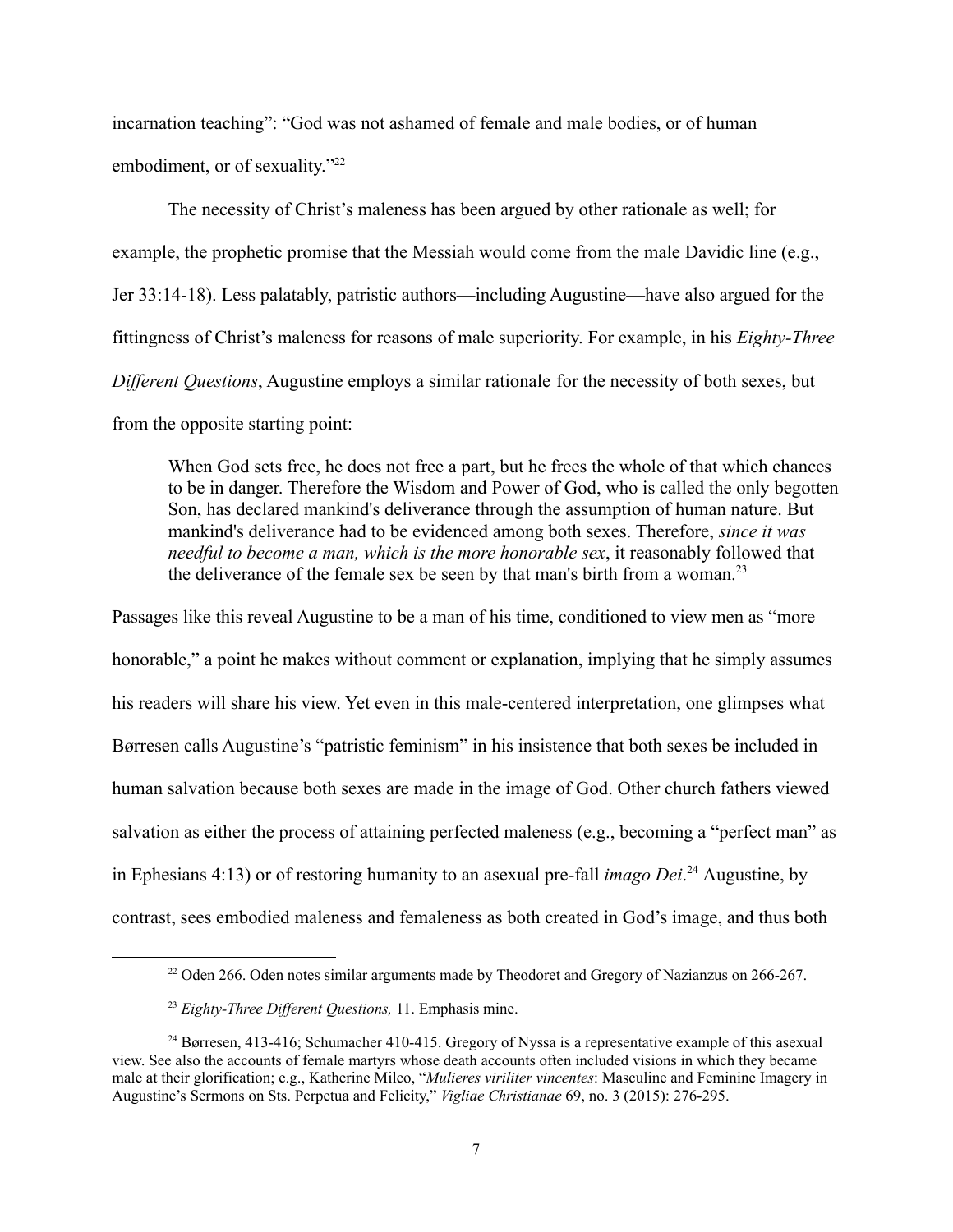in need of restoration. Unlike his contemporaries, he does not see sexual differentiation as a result of the fall, but as part of God's original image-bearing intent.<sup>25</sup> Even when he contradicts his own reasoning about Christ's assumed maleness and femaleness, he still honors femaleness as equally image-bearing to maleness, and thus equally in need of the restorative work of the Incarnation. To paraphrase his claim quoted above from *The Christian Combat*: "Let us believe that a human nature, whole and entire, *male and female,* was assumed by the Word of God."<sup>26</sup>

Situating Augustine among his contemporaries and within his own corpus reveals the unique strength of his arguments for female inclusion in human salvation. This uniqueness is further strengthened when one recognizes that within *The Christian Combat*, he "makes the female birth-enabler the primary basis upon which the incarnate Lord was more plausibly to be male."<sup>27</sup> To imagine Christ's maleness in relation to Mary's femaleness, and to take female agency rather than male supremacy as his starting point, is a remarkable claim of sexual inclusion in the incarnation.

 $27$  Oden 266.

<sup>25</sup> Augustine, *De Trinitate* 12.7.10. Augustine clarifies Paul's position in 1 Corinthians 11 by distinguishing between the *nature* of females bearing the *imago Dei* at creation, but the *activity* of female subordination as not bearing the *imago Dei*, since God is not subordinate to any other being. Though his conclusion still denigrates women's image-bearing faculty while functioning as a subordinate helpmeet (a function he takes as a given), it nevertheless acknowledges his clear affirmation of females *qua* females bearing the image of God. "But we must notice how that which the apostle says, that not the [woman](https://www.newadvent.org/cathen/15687b.htm) but the man is the image of [God,](https://www.newadvent.org/cathen/06608a.htm) is not contrary to that which is written in Genesis, [God](https://www.newadvent.org/cathen/06608a.htm) created man: in the image of God created He him; male and female created He them: and He blessed them. For this text says that [human](https://www.newadvent.org/cathen/09580c.htm) [nature](https://www.newadvent.org/cathen/10715a.htm) itself, which is complete [only] in both sexes, was made in the image of [God](https://www.newadvent.org/cathen/06608a.htm); and it does not separate the [woman](https://www.newadvent.org/cathen/15687b.htm) from the image of God which it signifies. For after saying that God made man in the image of [God,](https://www.newadvent.org/cathen/06608a.htm) He created him, it says, male and female: or at any rate, punctuating the words otherwise, male and female created He them. How then did the apostle tell us that the man is the image of [God](https://www.newadvent.org/cathen/06608a.htm), and therefore he is forbidden to cover his head; but that the [woman](https://www.newadvent.org/cathen/15687b.htm) is not so, and therefore is commanded to cover hers? Unless, forsooth, according to that which I have said already, . . . that the [woman](https://www.newadvent.org/cathen/15687b.htm) together with her own husband is the image of [God,](https://www.newadvent.org/cathen/06608a.htm) so that that whole substance may be one image; but when she is referred separately to her quality of help-meet, which regards the [woman](https://www.newadvent.org/cathen/15687b.htm) herself alone, then she is not the image of [God.](https://www.newadvent.org/cathen/06608a.htm)" I am grateful to Burnell for his helpful interpretation of this passage. Peter Burnell, *The Augustinian Person* (Washington, DC: Catholic University Press, 2005), 44-50.

<sup>26</sup> *The Christian Combat* 21. "Male and female" added.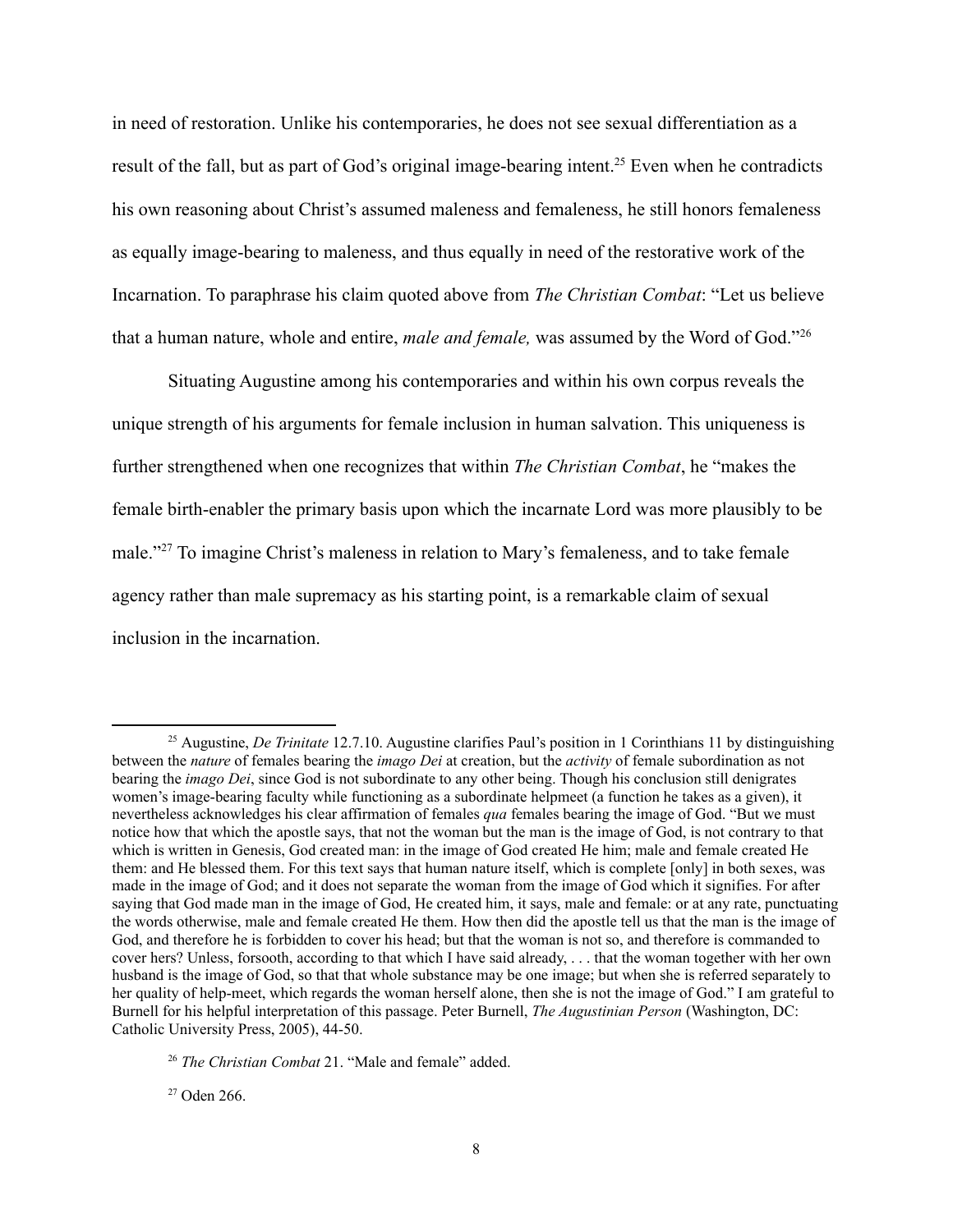## *Female Victory*

Augustine's contribution in *The Christian Combat* provides still further grounds for a female-affirming Christology in its imagery of female victory. Female agency, alongside male agency, is described as a vehicle of redemptive reversal, human liberation, and conquest over the devil.<sup>28</sup> First, female agency is a vehicle of redemptive reversal in "the profound mystery that, as death had befallen us through a woman, life should be born to us through a woman."<sup>29</sup> Mary's humble assent reverses Eve's proud disobedience, and her womb provides all the human matter of Christ's incarnation by which all things will be restored. Against radical womanist interpretations of Mary that view God's "overshadowing" of her womb as akin to divine rape,  $30$ Mary voices her willing consent: "Here am I, the servant of the Lord; let it be with me according to your word" (Lk 1:35,38). Even Augustine ascribes "agency" to her, all the more notable because his belief in female subordination (described above) would not require Mary's agency, only her passivity. Yet he cites Mary's agency as essential to the liberation of her sex: "The freeing of both sexes would not have been so severe a penalty for the devil, unless were were also liberated by the agency of both sexes."<sup>31</sup>

Augustine's repeated mention of human liberation hearkens to Luke's portrayal of Mary in 1:26-55. There, Mary is not merely a representative female or a paragon of purity, but a fleshed-out human being, one with a particular voice, will, ancestry, and messianic hope. Mary's reception of the angel's call places her within a "long line of female liberators including Shiprah,

 $29$  Ibid.

<sup>28</sup> *The Christian Conquest*, 22.

<sup>30</sup> For representative arguments, see Delores S. Williams, *Sisters in the Wilderness: The Challenge of Womanist God-Talk* (Maryknoll: Orbis Books, 2013) and Marcella Althaus-Reid, *Indecent Theology: Theological Perversions in Sex, Gender and Politics* (London: Routledge, 2000).

<sup>31</sup> *The Christian Combat*, 22.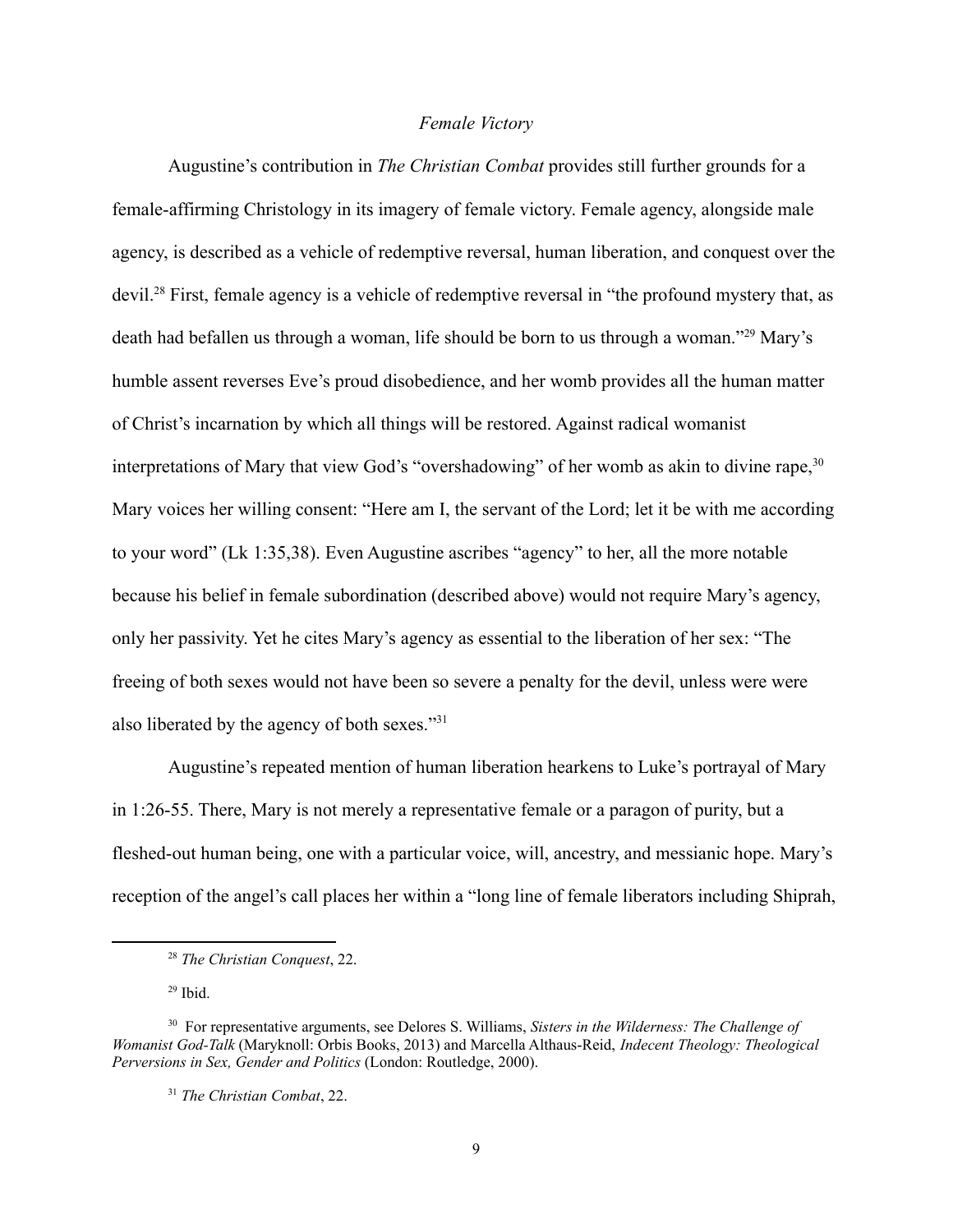Puah, Deborah, Jael, Esther, and Judith."<sup>32</sup> Further, Mary's use of the term "slave of the Lord" (1:38)—a phrase ascribed to Abraham, Moses, Joshua, and Daniel—conveys her acceptance of her role in the redemption of her people, an acceptance then beautifully articulated in the Magnificat (Lk 1:46-55). Augustine's reference to Mary's liberator status situates her within the humanizing context of Luke's gospel, where she demonstrates volitional faithfulness to God's purposes by her words and the offering of her womb.

Finally, *The Christian Combat* portrays female agency as conquering the devil: "By this defeat, the devil would be tormented over the thought of both sexes, male and female, because he had taken delight in the defection of them both."<sup>33</sup> A female victor would have represented an especially humiliating blow to an enemy whose successful temptation of a female in the garden ahd ushered in the fall of humanity. As described earlier in this paper, victory over the devil was a key element of Augustine's view of atonement and the stated purpose of the Incarnation. This victory is the end of the Christian life, and *The Christian Combat* was written to instruct Christians to participate in this victory. <sup>34</sup> Thus Augustine's imagery is not merely a smug delight in the devil's frustration, but a stirring cosmic picture of victorious female participation in God's redemptive purpose. Mary's femaleness is an essential element of this victory, reversing Eve's gullibility in a decisive victory. Moreover, Mary's womb ensures the full humanity of Christ and thus his ability to conquer the devil's works once and for all.<sup>35</sup>

 $34$  Ibid., 1.

<sup>32</sup> Tim Perry and Daniel Kendall, SJ, *The Blessed Virgin Mary* (Grand Rapids, MI: Eerdmans, 2013): 22. Scribd ebook.

<sup>33</sup> *The Christian Combat*, 22.

<sup>&</sup>lt;sup>35</sup> Augustine's numerous sermons on female martyrs Perpetua and Felicity (who was pregnant at her martyrdom) provide an interesting example of how this theme of female victory emerges elsewhere in his preaching. Milco argues persuasively that there, too, the martyrs' female sex and maternity are not liabilities but weapons by which they conquer the spiritual forces opposing them. Milco, 293.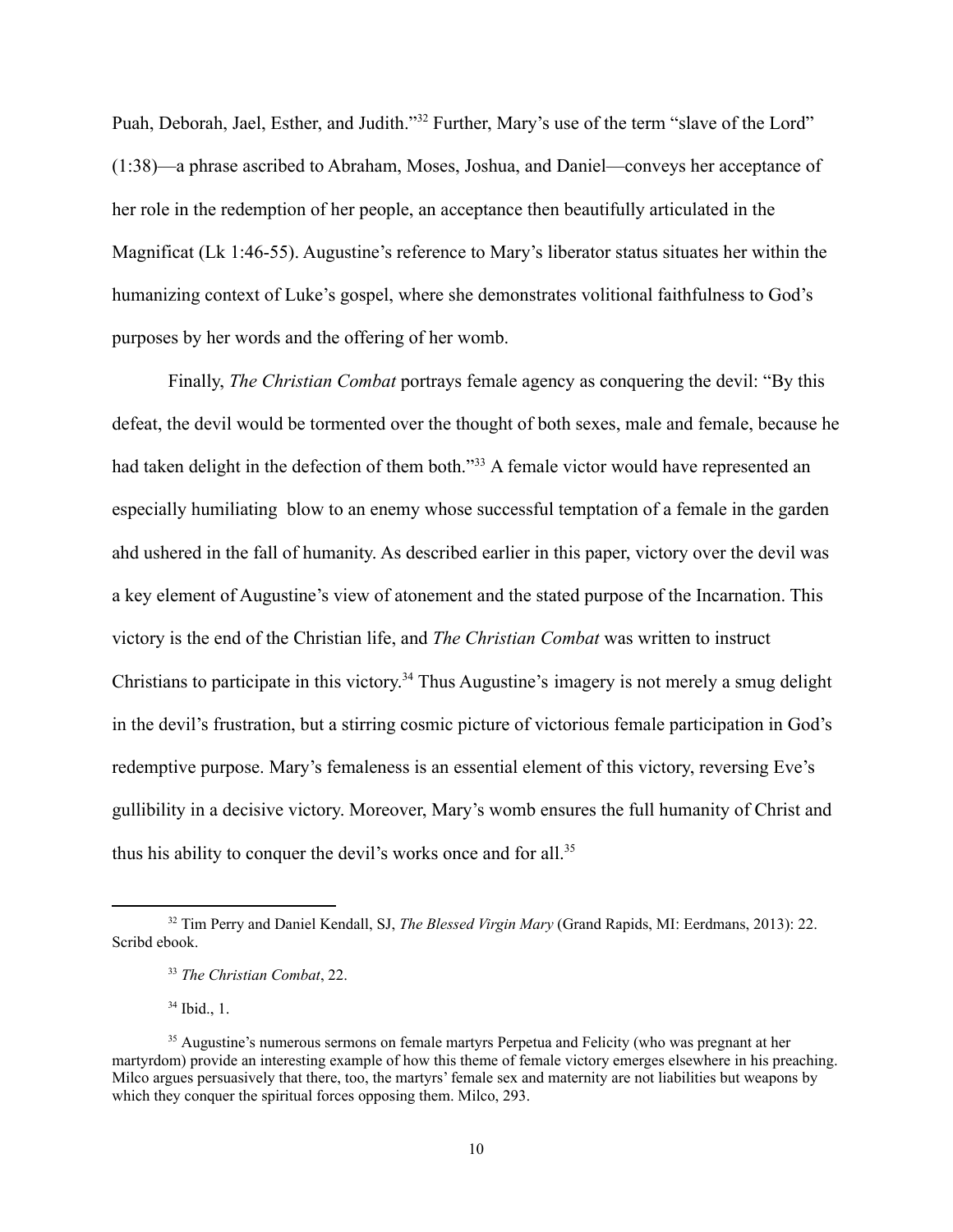Augustine's uniquely female portrayal of redemptive reversal, liberation, and conquest in *The Christian Combat* together hallow Mary's willing participation in Christ's incarnation. They present female agency as an essential and fitting element of the Incarnation. And they cast Mary in a positive role that is distinctly female, emphasizing her humanity over her virginal purity.<sup>36</sup>

#### *Conclusion*

This paper has argued that *The Christian Combat* presents a patristic argument for an inclusive view of the Incarnation. But why does such an argument still matter today? Surely nobody today questions the efficacy of Christ's work for both sexes, nor the ontological equality of men and women as image bearers? Why press an obscure text for patristic precedence for ideas that are already firmly rooted in modern Chrsitianity?

But however settled the matter of sexual inclusion may seem, many voices in the church continue to critique Christianity's views and treatment of women. Feminist theologians often trace these problematic views to Christianity's "fundamental exclusion of femaleness at the divine level."<sup>37</sup> This exclusion is still felt acutely today in many parts of the church. In recent years, for example, conservative American evangelicalism<sup>38</sup>—typically no haven of feminist theology—has experienced a groundswell of critique for its teaching on gender roles and

 $37$  Børessen, 415.

<sup>&</sup>lt;sup>36</sup> Certainly, Mary's virginity is a biblical truth. Still, when emphasized as her primary trait, Mary can seem less like an embodied human being and more like a higher-order spiritual being of unassailable purity. The tendency to emphasize her virginity is prominent not only among Roman Catholics, but evangelicals as well. "Evangelicals were concerned to defend the miraculous character of the virgin birth because they saw it undergirding the deity of Jesus Christ. The prominence of the virgin birth teaching among the Apostolic Fathers, however, arose from a different Christological concern: as an affirmation of the true humanity and genuine historicity of the Son of God." From Timothy George, "Evangelicals and the Mother of God," *First Things* (February 2007): https://www.firstthings.com/article/2007/02/evangelicals-and-the-mother-of-god

<sup>&</sup>lt;sup>38</sup> Definitions of "evangelical" are notoriously difficult to pin down, particularly as the term has taken on political undertones in its North American context. Here, I am using evangelical in the broad sense of a shared commitment to Bebbington's quadrilateral: biblicism, crucicentrism, conversionism, activism. David Bebbington, *Evangelicalism in Modern Britain: A History from the 1730s to the 1980s* (London: Unwin Hyman, 1989), 2-17.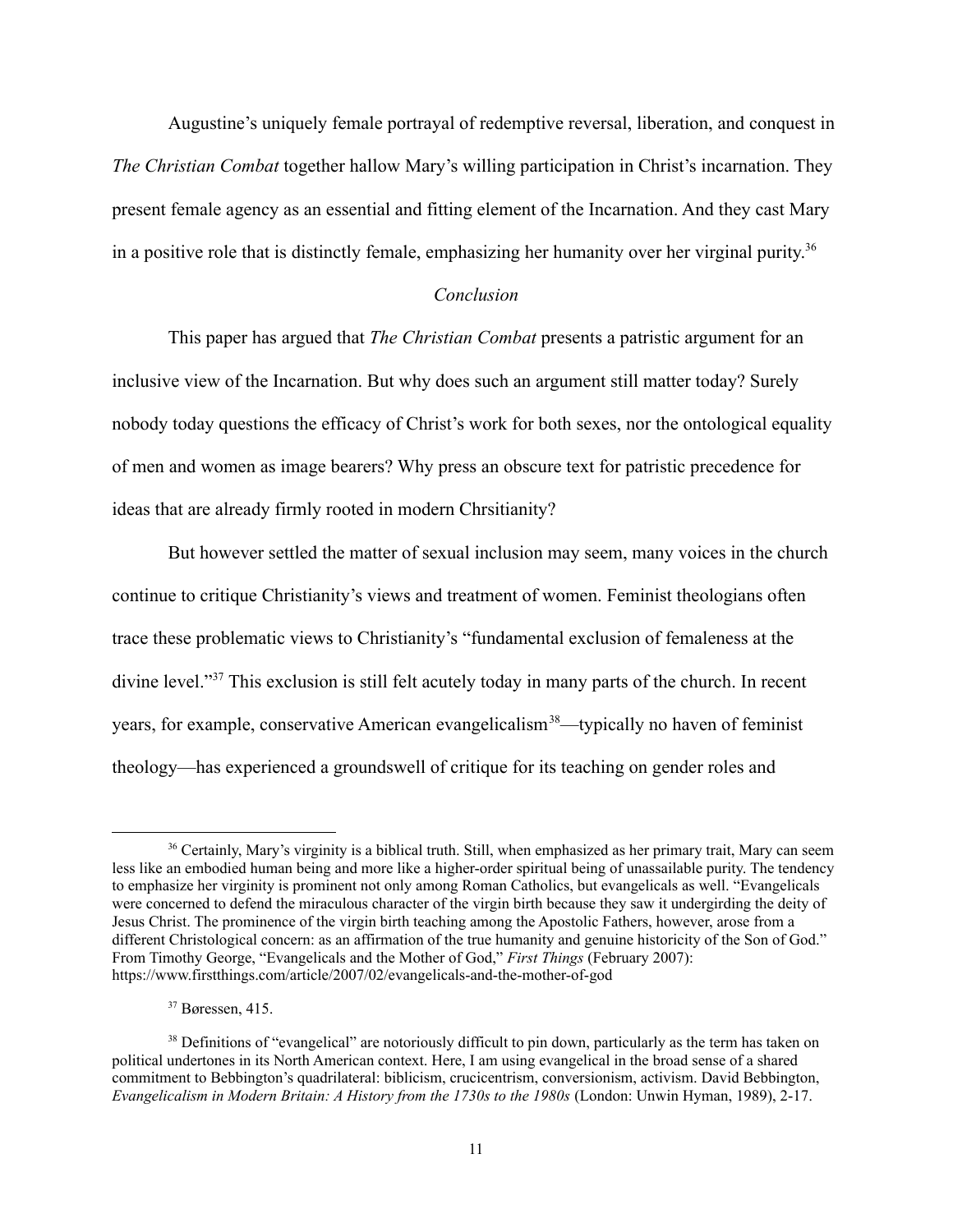sexuality. This critique has taken many forms, from the  $#ChurchToo movement<sup>39</sup>$  to institutional

scandals<sup>40</sup> to the popularity of recent bestsellers such as Beth Allison Barr's *The Making of* 

*Biblical Womanhood* and Kristin Kobes DuMez's *Jesus and John Wayne*, and Aimee Byrd's

*Recovering from Biblical Manhood and Womanhood.* Together, these voices and others accuse

evangelicalism of distorted, even dehumanizing views of femaleness.

Similar critiques have been leveled by feminist theologians for decades. Summarizing

and quoting the work of several prominent feminist theologians, Schumacher writes:

In contrast to [patristic] consciousness, our own cultural climate is one wherein "it is not divinity-humanity, but the male-female dualism which bedevils. It is thus asked: how is it possible that one sex—the male—is capable of representing and redeeming both sexes? Can "a symbol which would appear to be necessarily male . . . be said to be inclusive of all humanity"? And in reverse, how can a woman see herself "as made in the image of a male God, a God whose human face is seen in the man Jesus"?<sup>41</sup>

While Augustine's *The Christian Combat* offers no practical solutions, it challenges the

foundation upon which this critique is built, arguing persuasively that the incarnate male Christ

*is*, in fact, "inclusive of all humanity." Augustine invites a creative re-examination of Christ's

incarnation from the starting point of his female birth mother, an approach rooted in Christian

<sup>&</sup>lt;sup>39</sup> #ChurchToo is a social media movement, sparked by the secular #MeToo movement, to expose sexual harassment and abuse within the Christian church. Unlike its secular counterpart, #ChurchToo often includes critiques of conservative evangelical teachings on sexual purity and gender roles. The hashtag rose to prominence online in 2017. Emily Joy Allison, *#ChurchToo: How Purity Culture Upholds Abuse and How to Find Healing* (Minneapolis: Broadleaf Books, 2021), ix-x.

<sup>40</sup> For example, the highly publicized sex scandals involving Ravi Zacarias, the departure of popular Bible teacher Beth Moore from the Southern Baptist Convention (SBC), or the recent ordination of three women by the SBC-affiliated megachurch Saddleback (the SBC does not permit women to preach, lead, or pastor). See, respectively: Daniel Silliman and Kate Shellnut, "Ravi Zacharias Hid Hundreds of Pictures of Women, Abuse During Massages, and a Rape Allegation," Christianity Today, 11 February 2021, [https://www.christianitytoday.com/news/2021/february/ravi-](https://www.christianitytoday.com/news/2021/february/ravi-zacharias-rzim-investigation-sexual-abuse-sexting-rape.html)

[zacharias-rzim-investigation-sexual-abuse-sexting-rape.html](https://www.christianitytoday.com/news/2021/february/ravi-zacharias-rzim-investigation-sexual-abuse-sexting-rape.html); Bob Smietana, "Bible Teacher Beth Moore splitting with Lifeway, says, 'I am no longer a Southern Baptist,'" Religion News Service, 9 March 2021, [https://religionnews.com/](https://religionnews.com/2021/03/09/bible-teacher-beth-moore-ends-partnership-with-lifeway-i-am-no-longer-a-southern-baptist/)

[<sup>2021/03/09/</sup>bible-teacher-beth-moore-ends-partnership-with-lifeway-i-am-no-longer-a-southern-baptist/;](https://religionnews.com/2021/03/09/bible-teacher-beth-moore-ends-partnership-with-lifeway-i-am-no-longer-a-southern-baptist/) Michael Gryboski, "'Historic night': Saddleback Church ordains first female pastors," *Christian Post*, 7 May 2021, <https://www.christianpost.com/news/saddleback-church-ordains-first-female-pastors.html>.

<sup>41</sup> Schumacher, 410.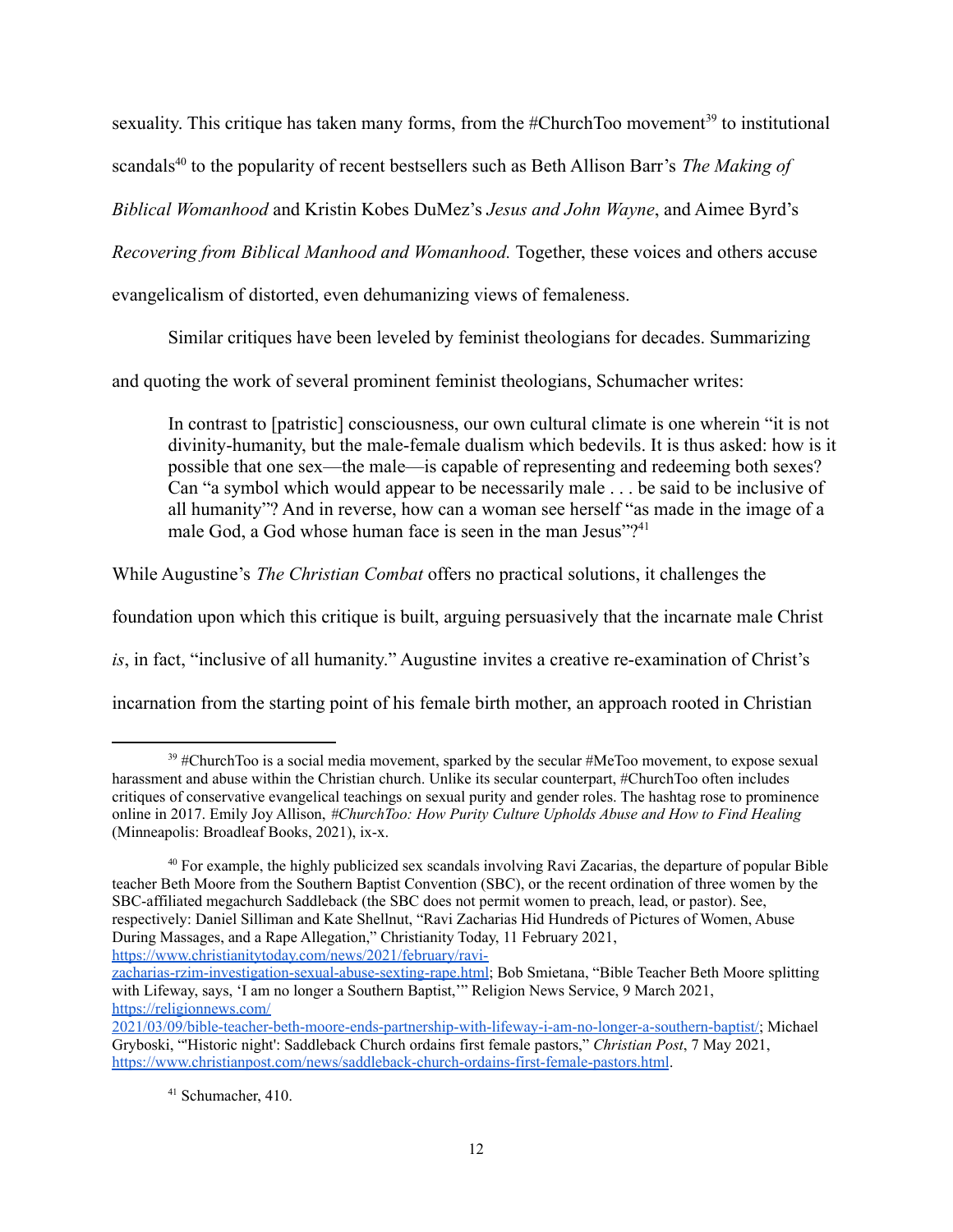tradition and the authority of scripture. Because Augustine often shoulders the blame for Christian patriarchy and misogyny, a retrieval of his views holds potential for imagining a more inclusive Christology without sacrificing consensual orthodoxy. To that end, *The Christian Combat* is a fruitful starting point, rich in compelling imagery of female inclusion in Christ's incarnation.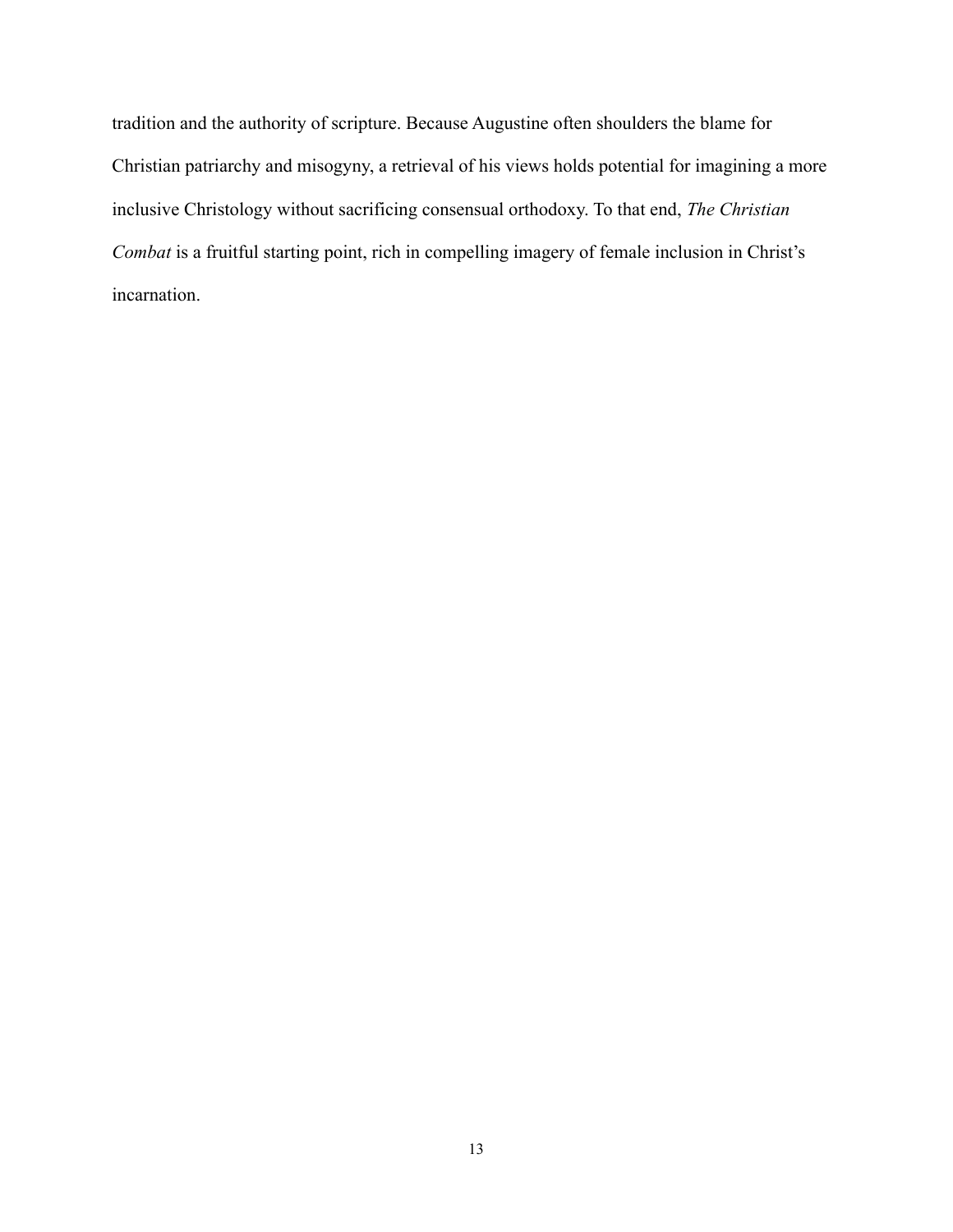# Bibliography

Althaus-Reid, Marcella. *Indecent Theology: Theological Perversions in Sex, Gender and Politics*. London: Routledge, 2000.

Augustine. *The Christian Combat*. Translated by Ludwig Schopp. Toronto, 2017. Kindle Edition.

\_\_\_\_\_\_\_\_. *Confessions*. Translated by Henry Chadwick. New York: Oxford University Press, 1991.

\_\_\_\_\_\_\_\_. *De Doctrina Christiana*. Vol. 5 of *A Select Library of the Nicene and Post-Nicene Fathers*. Edited by Philip Schaff. Translated by Peter Holmes and Robert Ernest Wallis. Buffalo, NY: Christian Literature Publishing, 1892. https://faculty.georgetown.edu/jod/augustine/ddc.html

\_\_\_\_\_\_\_\_. *The Enchiridion on Faith, Hope, and Love*. Edited by Henry Paloucci. Translated by J.B. Shaw. Chicago: Henry Regnery Company, 1961.

\_\_\_\_\_\_\_\_. *Eighty-Three Different Questions*. Washington, DC: Catholic University Press, 1982.

\_\_\_\_\_\_\_\_. *De Trinitate*. Vol. 3 of *A Select Library of the Nicene and Post-Nicene Fathers*. Edited by Philip Schaff. Buffalo, NY: Christian Literature Publishing, 1887. Revised and edited for New Advent by Kevin Knight. http://www.newadvent.org/fathers/1301.htm

\_\_\_\_\_\_\_\_. *Sermons on the New Testament*. Vol. 6 of *A Select Library of the Nicene and Post-Nicene Fathers*. Edited by Philip Schaff. Translated by R.G. MacMullen. Buffalo, NY: Christian Literature Publishing, 1890. Revised and edited for New Advent by Kevin Knight. https://www.newadvent.org/fathers/1603.htm

- Bebbington, David. *Evangelicalism in Modern Britain: A History from the 1730s to the 1980s.* London: Unwin Hyman, 1989.
- Børresen, Kari Elisabeth. "In Defense of Augustine: How 'Femina' is 'Homo.'" *Augustiniana* 40, no. 1/4 (1990): 411-28.
- Burnell, Peter. *The Augustinian Person*. Washington, DC: Catholic University Press, 2005.

Daly, Mary. *The Church and the Second Sex.* Boston: Beacon Press, 1985.

Duran, Jane. "A Feminist Appraisal of Augustine." *New Blackfriars* 88, no. 1018 (November 2007): 665-677.